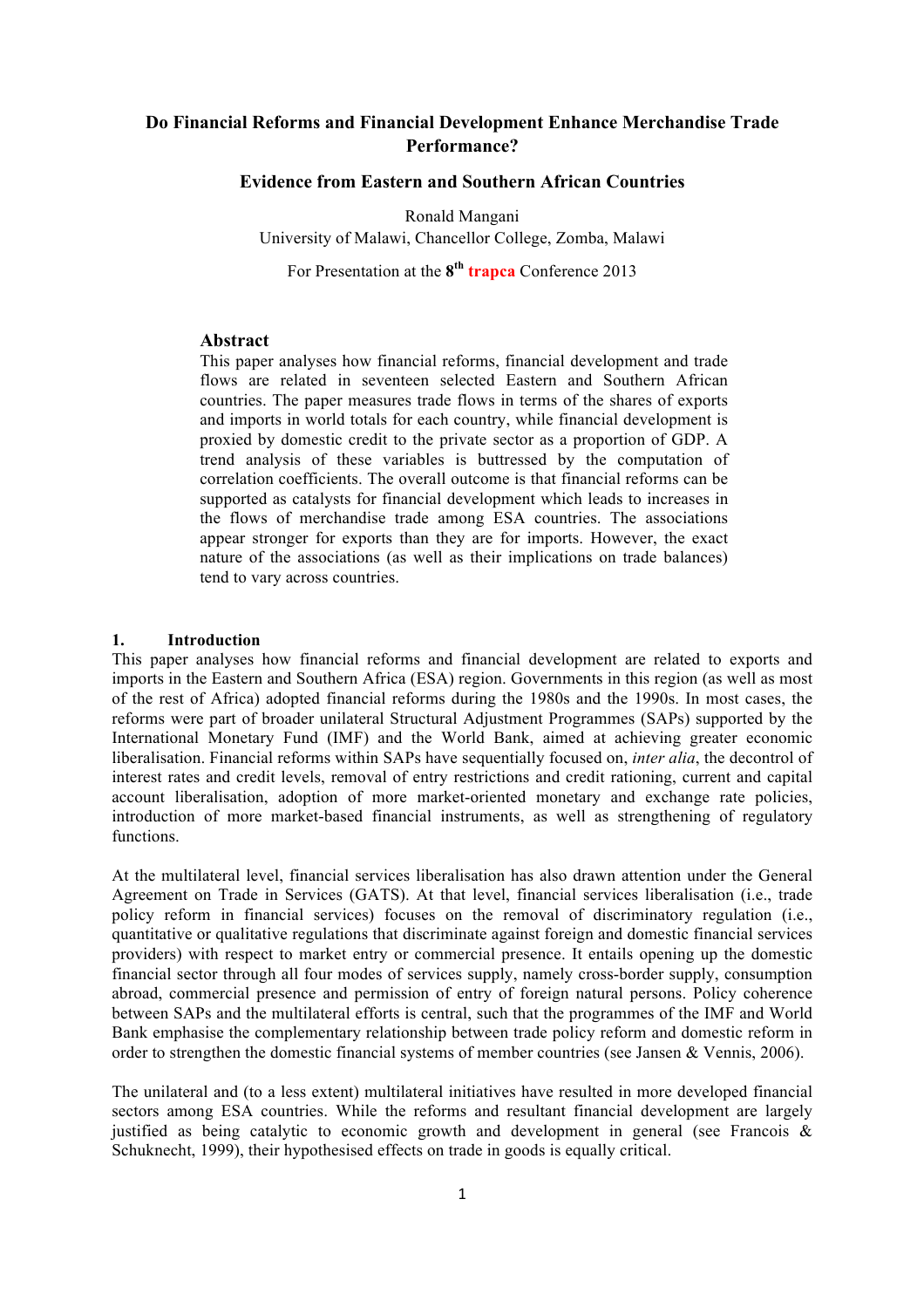Several authors have analysed how international trade flows are affected by financial development (see, for instance, Manova 2008; Berthou 2007; Chang et al., 2005; Hur et al., 2006; and Beck 2002). Arguably, financial development can render specific differential benefits between firms that produce for the domestic market and those in the export sector. Exporting firms are assumed to be relatively more restricted by initial entry costs (and fixed costs of exporting) vis-à-vis firms that cater exclusively to the domestic markets. The roles of firm heterogeneity and fixed costs in exporting are increasingly being recognised by trade economists (Melitz 2003; Helpman et al., 2008). Ahn et al. (2011) demonstrate that domestic sales are not affected by the banks' providing trade finance. Chen et al. (2012) observe that trade finance contractions alone could explain about one-third of the drop in exports during the 2008 global financial crisis. Manova (2008) identifies financial development as an added source of comparative advantage. Since every export also reflects an import, these arguments equally locate the significance of financial development on imports. In addition, since they key argument in support of financial development is that it is positively associated with growth and incomes (Mckinnon, 1973; Shaw, 1973), this suggests that financial development should also increase imports in addition to exports. The effect of financial development on a country's trade balance is, therefore, unclear and varies according to each economy.

The theoretical expectation, therefore, is that both exports and imports should increase with financial development. However, most of the studies assume that financial development (generally measured as the size of the private financial sector relative to total output) is the direct result of financial reforms, hence attribute the trade effects of financial development to such reforms. It is common in the literature, therefore, to consider increased credit to the private sector as a measure of financial development (e.g., Manova, 2008), and of financial reforms (e.g., Hanif et al., 2008).

This paper analyses how financial reforms, financial development and trade flows are related in seventeen ESA countries. Relative to the existing literature, the paper provides new insights in two ways. First, we contend in this paper that financial development is potentially attainable without financial reforms (e.g., it is possible for private sector credit to exhibit an upward trend in real terms in the absence of major financial reforms), and that it is possible for reforms not to lead to financial development (e.g., when the banking sector becomes more risk-averse after reforms). Hence, we isolate the effects of the two – financial reforms and financial development - on trade flows. Second, most studies investigate the relationships in a panel data context in which few Africa countries are included among many others globally, hence do not explicitly bring out the specifics relating to African countries (see, for instance, Chen et al., 2012; Manova, 2005; Beck, 2002). To address this, we present the results from country-specific analyses of trends and correlations. The paper provides evidence in support of financial reforms and financial development in most of the countries included in the analysis.

## **2. Specific Objectives and Methodology**

#### *2.1 Specific objectives*

We address the following four specific questions in relation to financial reforms, financial development and trade flows in the ESA region:

- a. Have financial reforms led to greater financial development?
- b. Have financial reforms increased trade flows?
- c. Has financial development increased trade flows?
- d. Has the association between financial development and trade flows increased with reforms?

# *2.2 Scope*

This study is conducted on a selection of seventeen ESA countries for which distinct commencement dates for financial reforms can be identified, and adequate data are available on our variables of interest in this paper (see section 2.3), as well as variables tracked in subsequent causal relationships not included herein. The countries and commencement dates for the reforms are presented in Table 1.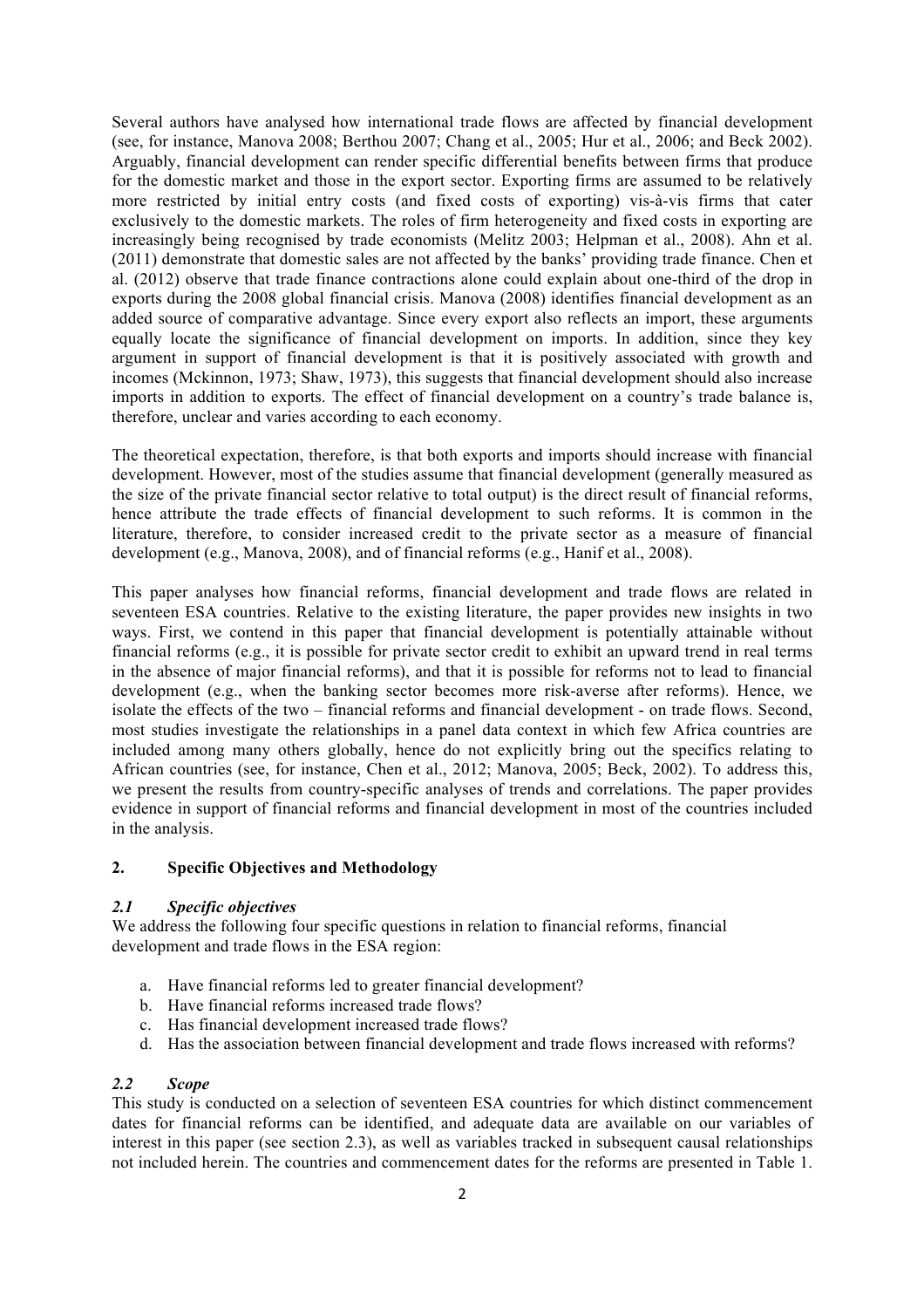Unless otherwise stated, the study analyses experiences for the period  $1970 - 2012$ . Although financial reforms are an ongoing activity and may have been implemented in various forms prior to the commencement dates chosen in this paper, we identify the starting point in such reforms as the point where distinctly major changes (such as relaxation of ownership restrictions and/or interest rate and credit regulation decontrols) occur.

| Table 1: Countries in the sample and commencement years of financial reforms |                         |  |  |  |
|------------------------------------------------------------------------------|-------------------------|--|--|--|
| 1. Botswana (1987)                                                           | 10. Mauritius (1988)    |  |  |  |
| 2. Burundi (1989)                                                            | 11. Rwanda (1995)       |  |  |  |
| 3. Congo, Democratic Republic (2001)                                         | 12. Seychelles (1993)   |  |  |  |
| 4. Egypt (1991)                                                              | 13. South Africa (1980) |  |  |  |
| 5. Ethiopia (1992)                                                           | 14. Sudan (1997)        |  |  |  |
| 6. Kenya (1991)                                                              | 15. Swaziland (1994)    |  |  |  |
| 7. Lesotho (1993)                                                            | 16. Tanzania (1992)     |  |  |  |
| 8. Madagascar (1994)                                                         | 17. Uganda (1991)       |  |  |  |
| 9. Malawi (1989)                                                             |                         |  |  |  |
| Note: Commencement dates for financial reforms are in brackets               |                         |  |  |  |

#### *2.3 Analytical tools and data*

Two basic tools are employed in this study. First, we conduct a time-trend analysis of exports, imports and financial development. Thus, we analyse the mean values of the trade flows and financial development over time, as well as their time-varying slopes.

Second, we augment the trend analysis results by computing correlation coefficients between exports and financial development, as well as between imports and financial development. Although both the time trends and correlations do not exhibit causal relationships, they provide very revealing responses to all the four specific questions being addressed by the study.

The data used in this analysis are annual time series from 1970 to 2012, but few data gaps relating to our measure of financial development exist for some countries as described in Table 2. Export and import flows are measured as percentages of world totals for each country, and the data are from UNCTAD Statistics. Financial development is measured by domestic credit to the private sector (hereafter private credit) expressed as a percentage of gross domestic product (GDP) for each country, and the data are from the International Financial Statistics of the IMF.

| Table 2: Data gaps in financial development measure (i.e., private credit)                                |                    |  |  |  |  |
|-----------------------------------------------------------------------------------------------------------|--------------------|--|--|--|--|
| Country                                                                                                   | Data Gap           |  |  |  |  |
| <b>Botswana</b>                                                                                           | Data start in 1972 |  |  |  |  |
| Ethiopia                                                                                                  | Data end in 2008   |  |  |  |  |
| Lesotho                                                                                                   | Data start in 1973 |  |  |  |  |
| Rwanda                                                                                                    | Data end in 2005   |  |  |  |  |
| Note:                                                                                                     |                    |  |  |  |  |
| Save for the few exceptions included in this table, data were for the period 1970-2012 in all other cases |                    |  |  |  |  |

### **3. Results**

### *3.1 Trend analysis*

As a precursor to our country-specific trend analysis, we consider the aggregate picture. Figure 1 presents time plots of aggregate variables for all the seventeen countries in the sample. Since the year of commencement of reforms is not standard across the countries (see Table 1), we consider the period 1970-1984 as the pre-reform period, and 1998-2012 as the post reform period in this investigation. The period 1985-1997 (between the two central vertical lines in the figure) is omitted to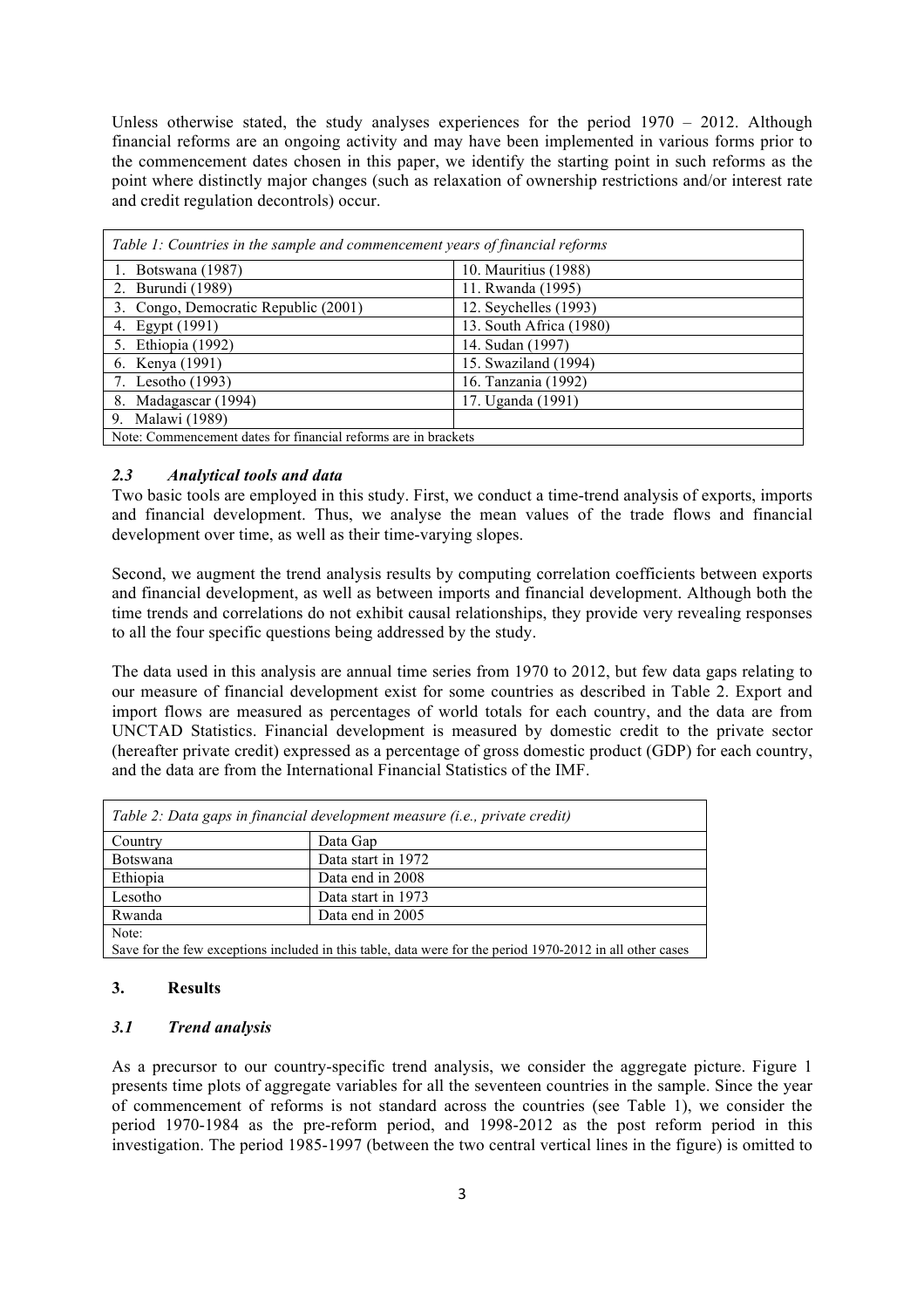account for the differential commencement dates of the reforms. The key conclusions drawn from this analysis are three-ford:

First, financial reforms have led to greater financial development. Private credit increased by 77.9 percent from an annual average of 15.9 percent of GDP per country in the pre-reform period, to an annual average of 28.2 percent. Moreover, the growth rate in private credit was very slow for all the countries during the pre-reform period (slope of 0.129 in the time trend) but very fast after the reforms (slope of 0.738).

Second, trade flows are significantly lower during the post-reform period than before. The share of world exports by these countries has dropped by 43.7 percent from an average of 1.7 percent before reforms to only 0.9 percent after reforms. Import shares have also declined from 1.8 percent to 1.2 percent. But this observation can be misleading if not viewed alongside (c) below.

Third, both the export and import shares exhibit an upward trend after reforms, compared with the downward trend witnessed during the pre-reform period. From slopes of -0.035 and -0.007 (i.e., negative trend slopes) in export and import shares of world trade respectively, the slopes are reversed after reforms to positive values of 0.016 and 0.040, respectively. At this trend, the higher pre-reform average shares are bound to be surpassed over the next few years.



Exports and imports are expressed as percentages of world totals, and are summed across the countries in the sample in order to obtain the aggregates. Private credit is expressed as a percentage of each country's GDP, and averaged across the countries in the sample to obtain the aggregates.

Figure 2 replicates the foregoing aggregate analysis, but omits data on South Africa. This omission is necessitated by the observation that South Africa dominates all the series on trade flows and domestic credit to the private sector. In particular, as shares of world totals, South African exports and imports respectively average 0.722 percent and 0.662 percent during 1970 - 2012, while the totals for all the sixteen remaining countries average 0.500 percent and 0.260 percent. The averages for domestic credit as percentage of GDP are 98.323 for South Africa and 16.103 for the rest of the sample countries. As such, the omission in Figure 2 is undertaken to account for the potential influence of South Africa in the foregoing aggregate results. The conclusions drawn from this analysis are similar to those derived when South Africa is includes, except for some major changes in mean values (due to the aforesaid significance of South Africa) and minor changes in slope values. In particular, financial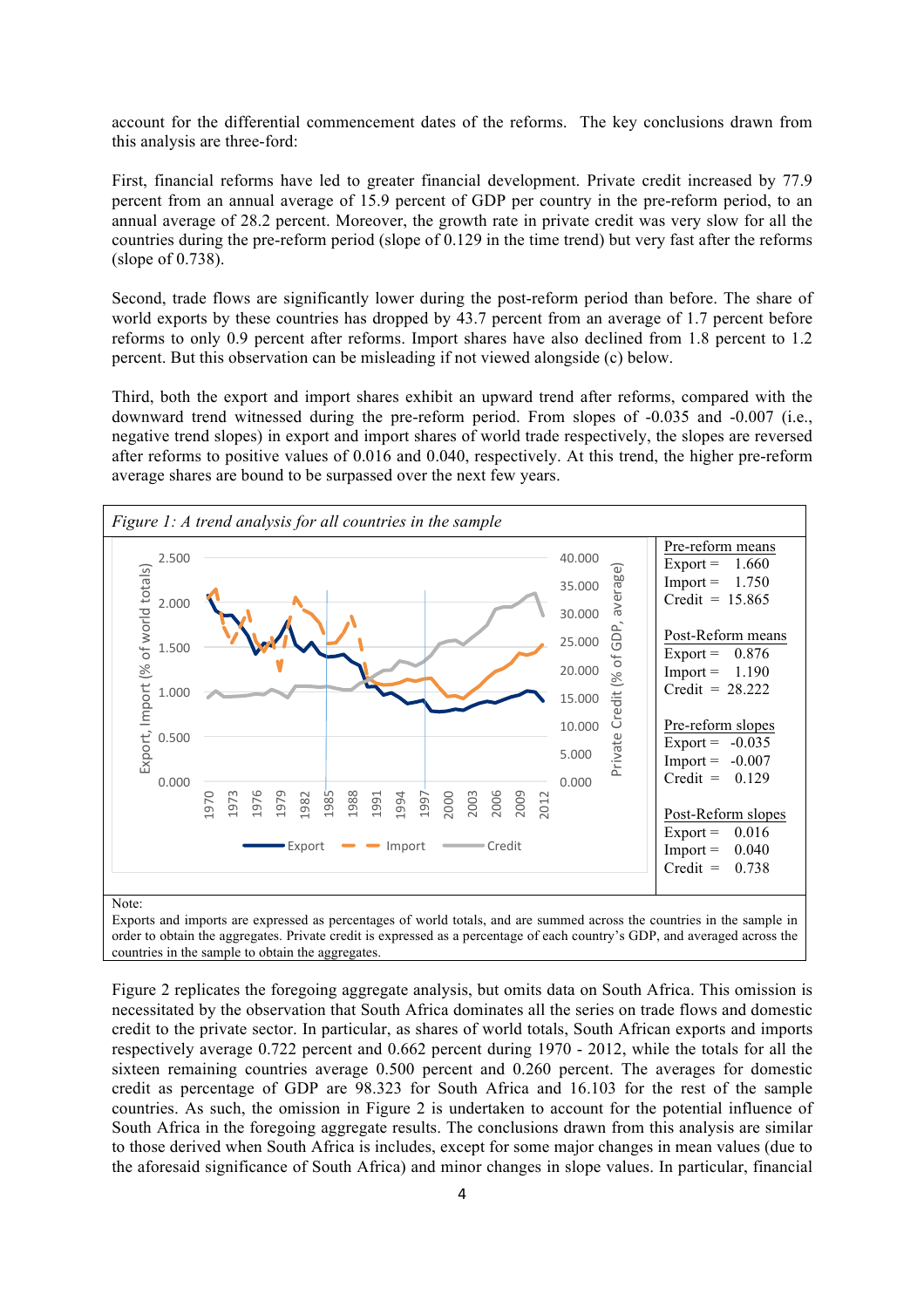reforms are associated with a 65.9% increase in private credit, and this increase is itself associated with a reversal in the declining trends in exports and imports witnessed before financial reforms.



A country-specific analysis of the foregoing trends yields more informative results. Appendix 1 presents the country graphs. Figure 3 shows that mean private credit increases after reforms in thirteen

(76.5%) of the seventeen countries (except Madagascar, Malawi, Sudan and Swaziland). The change in mean private credit is highest in Burundi (182.1%) and Mauritius (141.8%), but lowest in Madagascar (-37.7%). This evidence confirms the thesis that financial reforms are associated with substantial increases in private credit, in line with the aggregate results described above.

The significantly higher mean values of private credit in the post-reform period relative to the prereform period reflect the fact that reforms induced positive shocks in credit expansion in most countries. Figure 4 shows that the rates of growth in private credit are must faster after reforms than before in thirteen (76.5%) of the countries, except Egypt, Kenya, Lesotho and Madagascar. Postreform acceleration in private credit extension is highest in South Africa (where the slope changes from -1.1 to 3.0), followed by Mauritius from (0.5 to 2.8). Private credit is least responsive to reforms in Lesotho, where the slope deteriorates from 0.7 to -0.6.

Table 3 provides a summary of the mean export and import shares during the pre-reform and postreform periods, as well as their percentage changes. Mean post-reform export shares are lower that mean pre-reform shares in twelve (70.6%) of the seventeen countries. The exceptions are Botswana, Lesotho, Mauritius, Seychelles and Sudan, hence include the region's strongest economies. The increase in mean export shares is highest in Lesotho (157.5%) and Botswana (87.7%), while the largest drop in export shares occur in Burundi (-78.2%) and Uganda (-72.1%). This picture is replicated when import shares are considered. Mean import shares also decline in thirteen (76.5%) of the sampled countries as we move from the pre-reform to the post-reform periods, with the exception of Botswana, Ethiopia, Mauritius, and Seychelles. The highest import growth occurs in Botswana (31.4%) and Seychelles (29.9%), while the highest decline occurs in Rwanda (-85.9%) and Tanzania  $(-41.3\%)$ .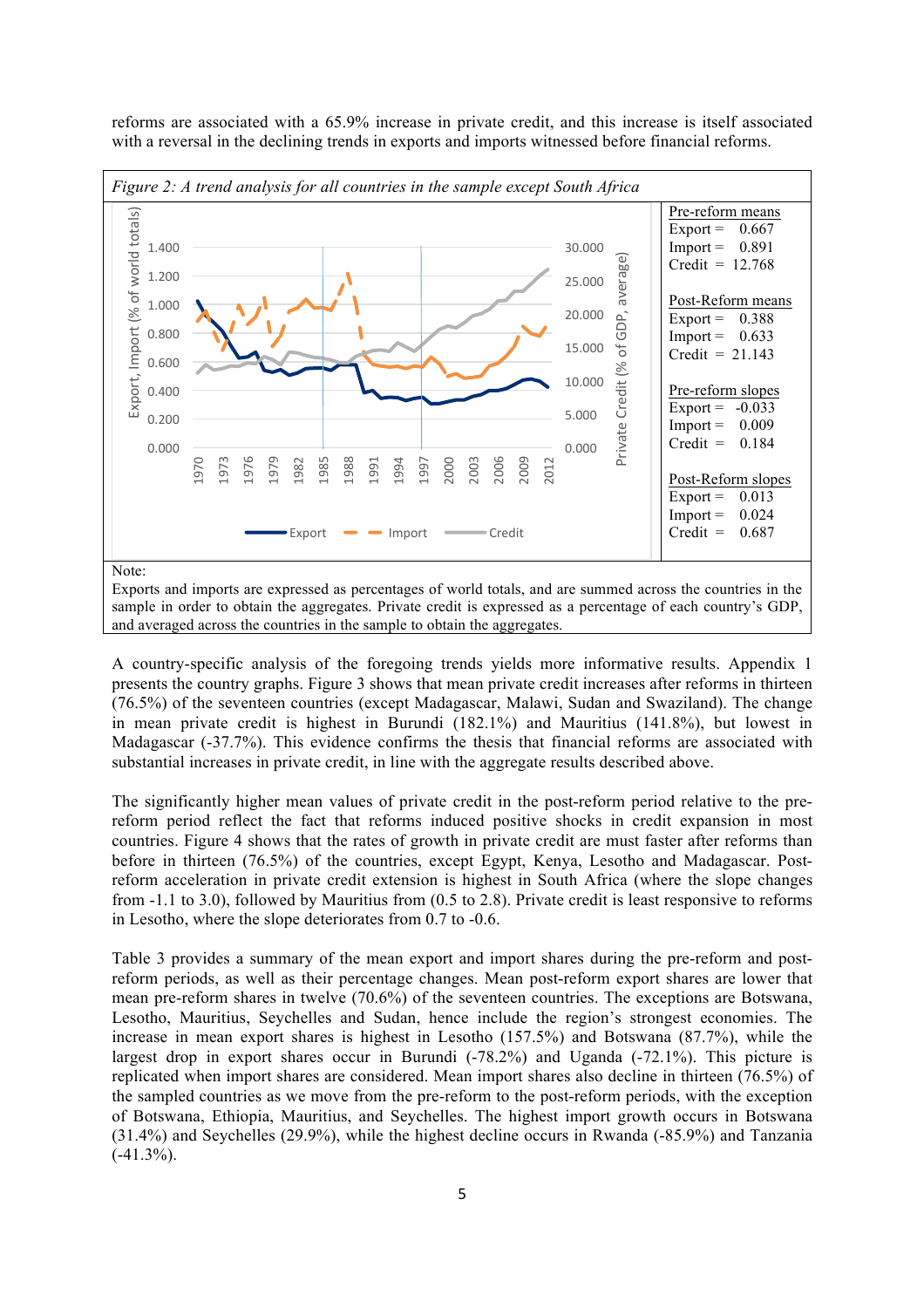

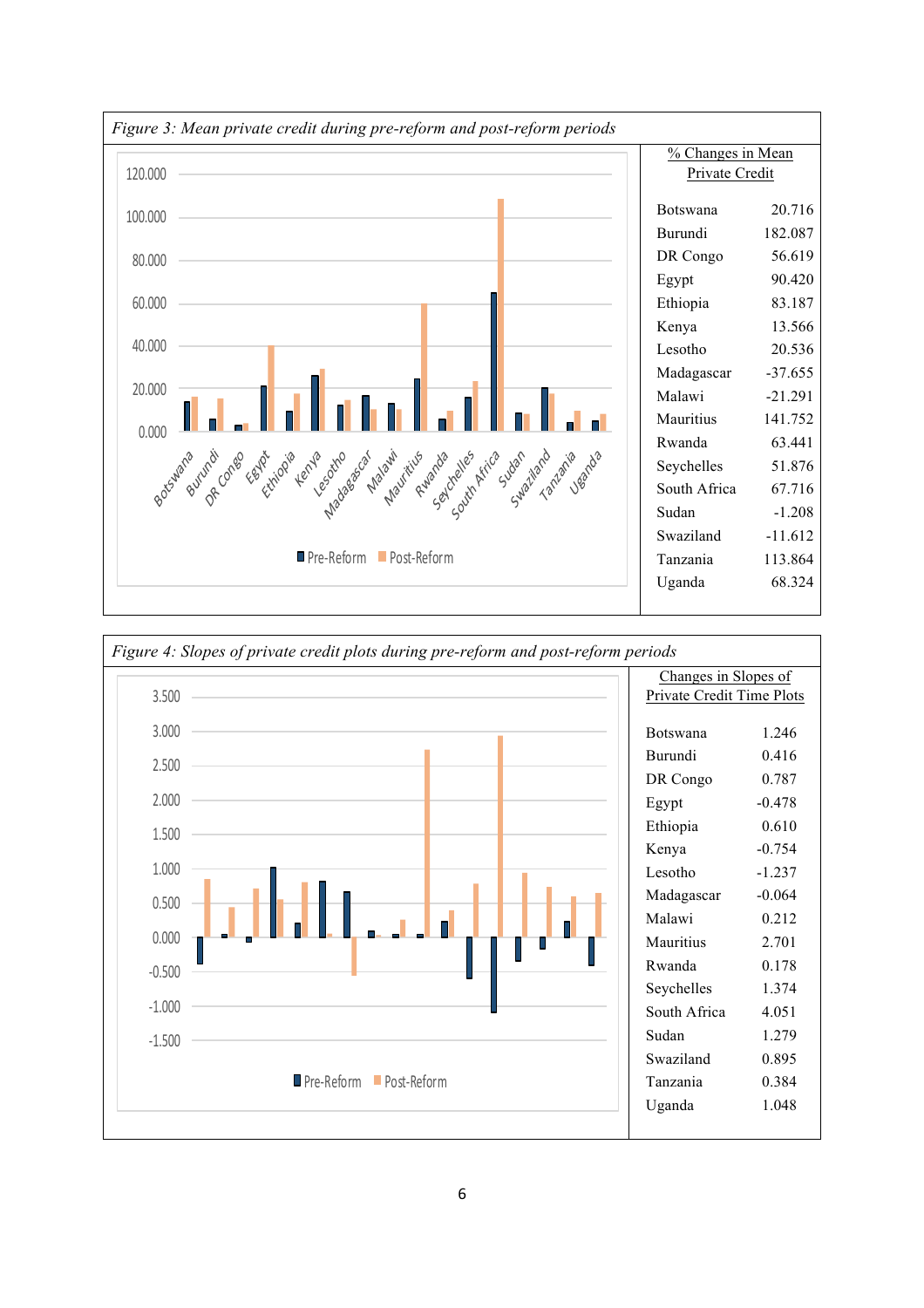| Table 3: Mean export and import shares during pre-reform and post-reform periods |                             |             |           |                             |             |           |
|----------------------------------------------------------------------------------|-----------------------------|-------------|-----------|-----------------------------|-------------|-----------|
| Country                                                                          | Exports (% of world totals) |             |           | Imports (% of world totals) |             |           |
|                                                                                  | Pre-Reform                  | Post-Reform | % Change  | Pre-Reform                  | Post-Reform | % Change  |
| Botswana                                                                         | 0.023                       | 0.043       | 87.749    | 0.029                       | 0.039       | 31.436    |
| Burundi                                                                          | 0.005                       | 0.001       | $-78.218$ | 0.008                       | 0.004       | $-54.310$ |
| DR Congo                                                                         | 0.085                       | 0.025       | $-70.640$ | 0.039                       | 0.024       | $-37.380$ |
| Egypt                                                                            | 0.168                       | 0.107       | $-36.142$ | 0.408                       | 0.249       | $-38.978$ |
| Ethiopia                                                                         | 0.024                       | 0.010       | $-57.372$ | 0.038                       | 0.041       | 9.062     |
| Kenya                                                                            | 0.063                       | 0.033       | $-48.078$ | 0.095                       | 0.058       | $-38.676$ |
| Lesotho                                                                          | 0.002                       | 0.005       | 157.456   | 0.019                       | 0.015       | $-17.340$ |
| Madagascar                                                                       | 0.022                       | 0.010       | $-55.745$ | 0.026                       | 0.016       | $-40.753$ |
| Malawi                                                                           | 0.015                       | 0.008       | $-47.476$ | 0.020                       | 0.012       | $-38.717$ |
| Mauritius                                                                        | 0.025                       | 0.025       | 2.784     | 0.030                       | 0.035       | 17.373    |
| Rwanda                                                                           | 0.005                       | 0.001       | $-71.054$ | 0.010                       | 0.001       | $-85.932$ |
| Seychelles                                                                       | 0.032                       | 0.039       | 20.898    | 0.004                       | 0.006       | 29.917    |
| South Africa                                                                     | 0.983                       | 0.642       | $-34.622$ | 0.828                       | 0.612       | $-26.126$ |
| Sudan                                                                            | 0.034                       | 0.042       | 22.449    | 0.056                       | 0.048       | $-14.462$ |
| Swaziland                                                                        | 0.017                       | 0.015       | $-9.244$  | 0.020                       | 0.016       | $-20.850$ |
| Tanzania                                                                         | 0.033                       | 0.016       | $-51.268$ | 0.061                       | 0.036       | $-41.344$ |
| Uganda                                                                           | 0.031                       | 0.009       | $-72.145$ | 0.024                       | 0.022       | $-6.851$  |

The graphs in Appendix 1 show that the rates of growth in export and import shares have not been uniform during the pre-reform and post-reform periods. Table 4 summarises the implied slopes.

| Table 4: Slopes of time plots of export and import shares during pre-reform and post-reform periods |                                  |             |           |                                  |             |           |
|-----------------------------------------------------------------------------------------------------|----------------------------------|-------------|-----------|----------------------------------|-------------|-----------|
| Country                                                                                             | Slopes of Plots of Export Shares |             |           | Slopes of Plots of Import Shares |             |           |
|                                                                                                     | Pre-Reform                       | Post-Reform | Change    | Pre-Reform                       | Post-Reform | Change    |
| Botswana                                                                                            | 0.0021                           | $-0.0012$   | $-0.0034$ | 0.0012                           | $-0.0007$   | $-0.0020$ |
| Burundi                                                                                             | $-0.0001$                        | $-0.0001$   | 0.0000    | 0.0002                           | $-0.0001$   | $-0.0003$ |
| DR Congo                                                                                            | $-0.0056$                        | 0.0019      | 0.0075    | $-0.0010$                        | 0.0016      | 0.0026    |
| Egypt                                                                                               | $-0.0022$                        | 0.0053      | 0.0076    | 0.0186                           | 0.0054      | $-0.0132$ |
| Ethiopia                                                                                            | $-0.0014$                        | 0.0004      | 0.0018    | $-0.0005$                        | 0.0018      | 0.0022    |
| Kenya                                                                                               | $-0.0031$                        | $-0.0002$   | 0.0029    | $-0.0038$                        | 0.0015      | 0.0053    |
| Lesotho                                                                                             | 0.0000                           | 0.0002      | 0.0002    | 0.0004                           | $-0.0004$   | $-0.0008$ |
| Madagascar                                                                                          | $-0.0016$                        | $-0.0002$   | 0.0014    | $-0.0017$                        | 0.0004      | 0.0022    |
| Malawi                                                                                              | $-0.0004$                        | $-0.0002$   | 0.0003    | $-0.0010$                        | $-0.0001$   | 0.0009    |
| Mauritius                                                                                           | 0.0000                           | $-0.0010$   | $-0.0010$ | 0.0001                           | $-0.0008$   | $-0.0009$ |
| Rwanda                                                                                              | $-0.0002$                        | 0.0001      | 0.0003    | $-0.0001$                        | 0.0004      | 0.0005    |
| Seychelles                                                                                          | 0.0025                           | $-0.0009$   | $-0.0034$ | 0.0001                           | $-0.0001$   | $-0.0001$ |
| South Africa                                                                                        | $-0.0057$                        | $-0.0181$   | $-0.0124$ | $-0.0757$                        | $-0.0073$   | 0.0683    |
| Sudan                                                                                               | $-0.0028$                        | 0.0031      | 0.0059    | $-0.0030$                        | 0.0029      | 0.0058    |
| Swaziland                                                                                           | $-0.0002$                        | $-0.0004$   | $-0.0001$ | 0.0001                           | $-0.0005$   | $-0.0006$ |
| Tanzania                                                                                            | $-0.0034$                        | 0.0008      | 0.0041    | $-0.0034$                        | 0.0012      | 0.0046    |
| Uganda                                                                                              | $-0.0032$                        | 0.0002      | 0.0035    | $-0.0014$                        | 0.0008      | 0.0022    |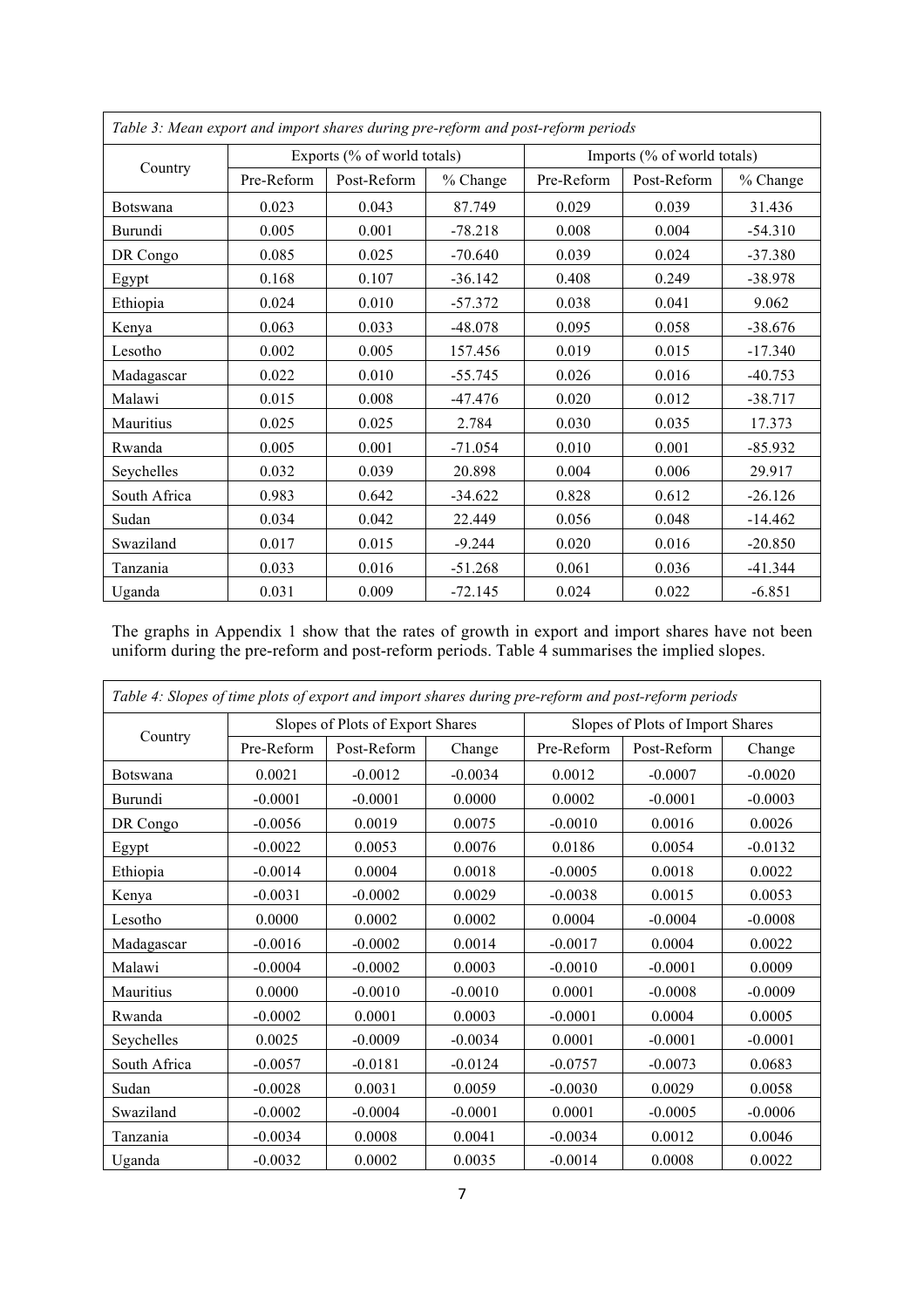In keeping with the results depicted in Figures 1 and 2 for country aggregates, export flows exhibit a declining trend before reforms in thirteen countries (76.4% of sample) except Botswana, Lesotho, Mauritius, and Seychelles. Although the declining trends are completely reversed after reforms in seven of these thirteen countries (DR Congo, Egypt, Ethiopia, Rwanda, Sudan, Tanzania and Uganda), they continue to decline after reforms in the remaining six countries, but generally more slowly than prior to reforms. Hence, improvements in the negative trends (increasing trends or slower post-reform declines in export shares relative to import shares) are observed in all the countries except five (29.4 percent of the sample), namely Botswana, Mauritius, Seychelles, South Africa, Swaziland. A somewhat similar picture emerges when import shares are considered, in which case increasing trends or slower post-reform declines are observed in all countries except seven (42.2% of the sample), being Botswana, Burundi, Egypt, Lesotho, Mauritius, Seychelles and Swaziland.

### *3.2 Correlation analysis*

<u> 1989 - Jan Samuel Barbara, margaret e</u>

Table 5 presents correlation coefficients that formally measure the degree of association between financial development and trade flows in the aggregate samples. While in the full sample the correlations are consistently negative for both exports and imports, this clearly miss-represents the picture in the sub-samples<sup>1</sup>. In particular, exports are clearly negatively correlated with financial development before reforms, and positively associated with it after the reforms. In the case of imports, a positive association is depicted in both sub-periods, but the association is positively stronger after reforms than before. The overall conclusion, therefore, is that financial development is more positively associated with trade flows after financial reforms than before.

| Table 5: Correlations between trade flows and private credit – country aggregates |                                 |            |             |                                 |            |             |
|-----------------------------------------------------------------------------------|---------------------------------|------------|-------------|---------------------------------|------------|-------------|
|                                                                                   | Correlations with Export Shares |            |             | Correlations with Import Shares |            |             |
| Country                                                                           | Whole<br>Period                 | Pre-Reform | Post-Reform | Whole<br>Period                 | Pre-Reform | Post-Reform |
| Full sample                                                                       | $-0.752$                        | $-0.667$   | 0.953       | $-0.515$                        | 0.278      | 0.828       |
| Sample<br>without RSA                                                             | $-0.517$                        | $-0.825$   | 0.912       | $-0.368$                        | 0.521      | 0.817       |

An analysis of the experiences of individual countries largely supports the observations made from aggregate data (see Table 6). For exports, it is observed that correlations change from positive to negative after reforms in only three countries or 17.6 percent of the sample (Mauritius, South Africa, Swaziland), and become more negative after reforms in yet another three countries (Botswana, Burundi, Lesotho). These cases represent the case that exports decrease more with financial development after reforms relative to the pre-reform experience. For the remaining eleven (64.7%) of the countries in the sample, the positive association between financial development and exports is accentuated by financial reforms. This association becomes less negative after reforms that before in Egypt, Madagascar, Rwanda and Seychelles, while it becomes more positive after reforms in the remaining seven countries. Thus, the general observation is that the export-increasing effect of financial development is potentially greater after reforms that before.

For the case of imports, the observation is partially similar. The association between imports and private credit switches from positive to negative after reforms in seven countries (Burundi, Egypt, Mauritius, Rwanda, Seychelles, South Africa, and Swaziland), but is positively accentuated after reforms in the remaining ten countries which represent 58.8 percent of the sample.

 $1$  Recall that the full sample includes 13 middle observations that are omitted in our definition of the subsamples for the purpose of the aggregation.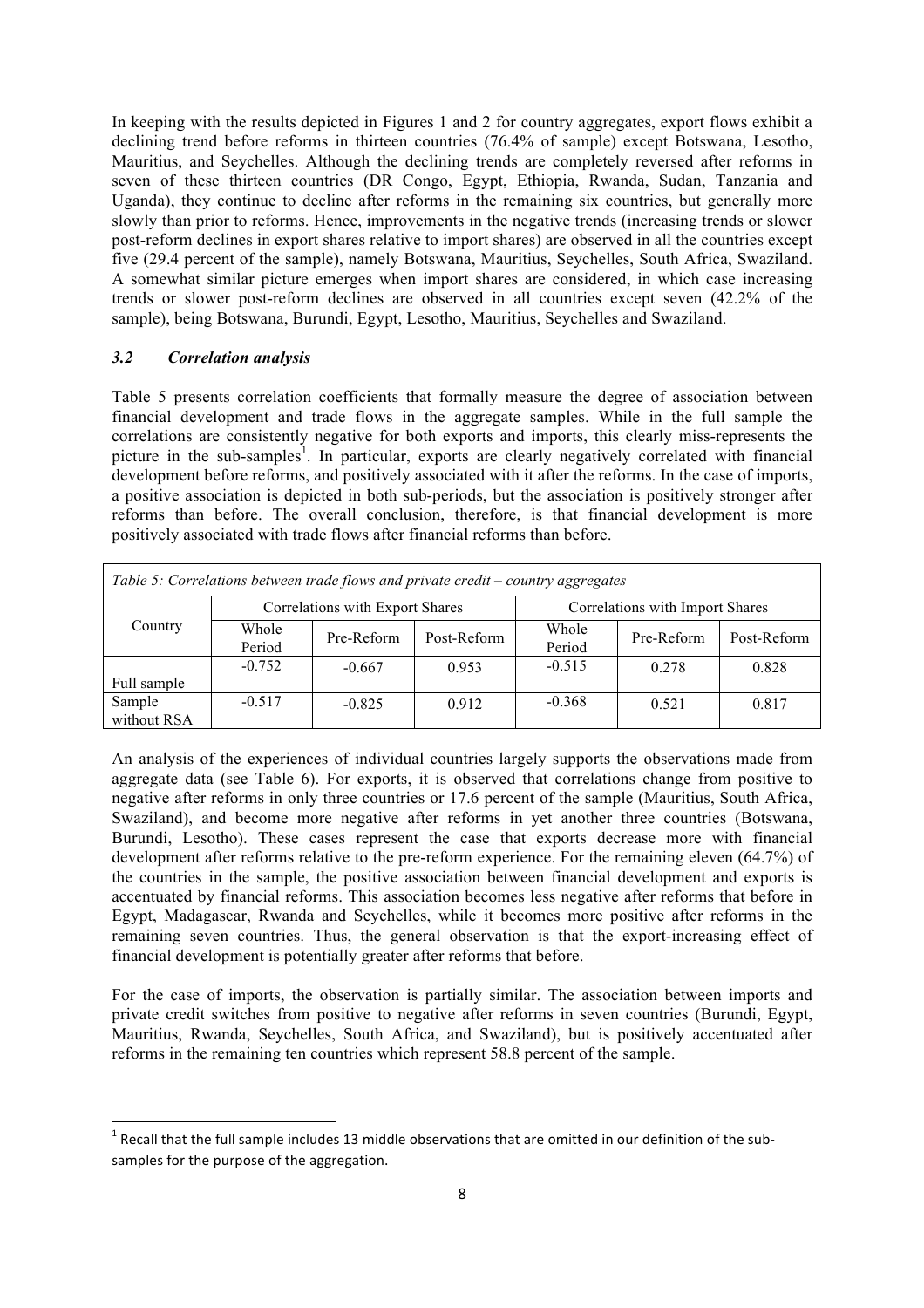To summarise, despite that the exact nature of association is largely country-specific, there is strong support for the thesis that financial development is more positively associated with trade flows after financial reforms than before. At the country level, the association is more pronounced for exports (in 64.7% of the sample) than for imports (58.8%).

|              |                                 | Table 6: Correlations between trade flows and private credit - individual countries |             |                                 |            |             |
|--------------|---------------------------------|-------------------------------------------------------------------------------------|-------------|---------------------------------|------------|-------------|
|              | Correlations with Export Shares |                                                                                     |             | Correlations with Import Shares |            |             |
| Country      | Whole<br>Period                 | Pre-Reform                                                                          | Post-Reform | Whole<br>Period                 | Pre-Reform | Post-Reform |
| Botswana     | $-0.417$                        | $-0.626$                                                                            | $-0.823$    | $-0.306$                        | $-0.612$   | $-0.426$    |
| Burundi      | $-0.874$                        | $-0.488$                                                                            | $-0.765$    | $-0.807$                        | 0.132      | $-0.658$    |
| DR Congo     | 0.006                           | 0.253                                                                               | 0.886       | $-0.075$                        | $-0.128$   | 0.882       |
| Egypt        | $-0.536$                        | $-0.223$                                                                            | $-0.165$    | $-0.220$                        | 0.763      | $-0.419$    |
| Ethiopia     | $-0.598$                        | $-0.485$                                                                            | 0.051       | 0.002                           | $-0.183$   | 0.322       |
| Kenya        | $-0.688$                        | $-0.855$                                                                            | 0.176       | $-0.552$                        | $-0.848$   | 0.580       |
| Lesotho      | $-0.130$                        | $-0.115$                                                                            | $-0.793$    | 0.277                           | 0.257      | 0.703       |
| Madagascar   | 0.389                           | $-0.408$                                                                            | $-0.319$    | 0.344                           | $-0.287$   | 0.194       |
| Malawi       | 0.269                           | $-0.089$                                                                            | 0.096       | 0.353                           | 0.002      | 0.496       |
| Mauritius    | $-0.479$                        | 0.116                                                                               | $-0.961$    | $-0.140$                        | 0.128      | $-0.917$    |
| Rwanda       | $-0.672$                        | $-0.381$                                                                            | $-0.229$    | $-0.443$                        | 0.174      | $-0.692$    |
| Seychelles   | $-0.485$                        | $-0.846$                                                                            | $-0.541$    | 0.203                           | $-0.531$   | $-0.053$    |
| South Africa | $-0.856$                        | 0.090                                                                               | $-0.816$    | $-0.516$                        | 0.900      | $-0.508$    |
| Sudan        | 0.520                           | 0.414                                                                               | 0.761       | 0.747                           | 0.725      | 0.930       |
| Swaziland    | $-0.189$                        | 0.131                                                                               | $-0.647$    | 0.153                           | 0.637      | $-0.705$    |
| Tanzania     | $-0.173$                        | $-0.109$                                                                            | 0.809       | $-0.117$                        | $-0.122$   | 0.919       |
| Uganda       | 0.114                           | 0.808                                                                               | 0.679       | 0.468                           | 0.586      | 0.766       |

#### **4. Conclusion**

This paper analyses how financial reforms, financial development and trade flows are related in seventeen countries drawn from the Eastern and Southern Africa (ESA) region. The underlying hypotheses are that (a) financial development increases with financial reforms; (b) trade flows increase with financial reforms (c) trade flows increase with financial development; and (d) the positive association between trade flows and financial development is accentuated by financial reforms. The paper measures trade flows in terms of the shares of exports and imports in world totals for each country, while financial development is proxied by domestic credit to the private sector as a proportion of GDP. A trend analysis of these variables is substantiated by the computation of correlation coefficients between trade flows and private credit.

The paper generally reaffirms all four hypotheses, although country-specific deviations are also noticeable. More specifically, the paper makes the following observations: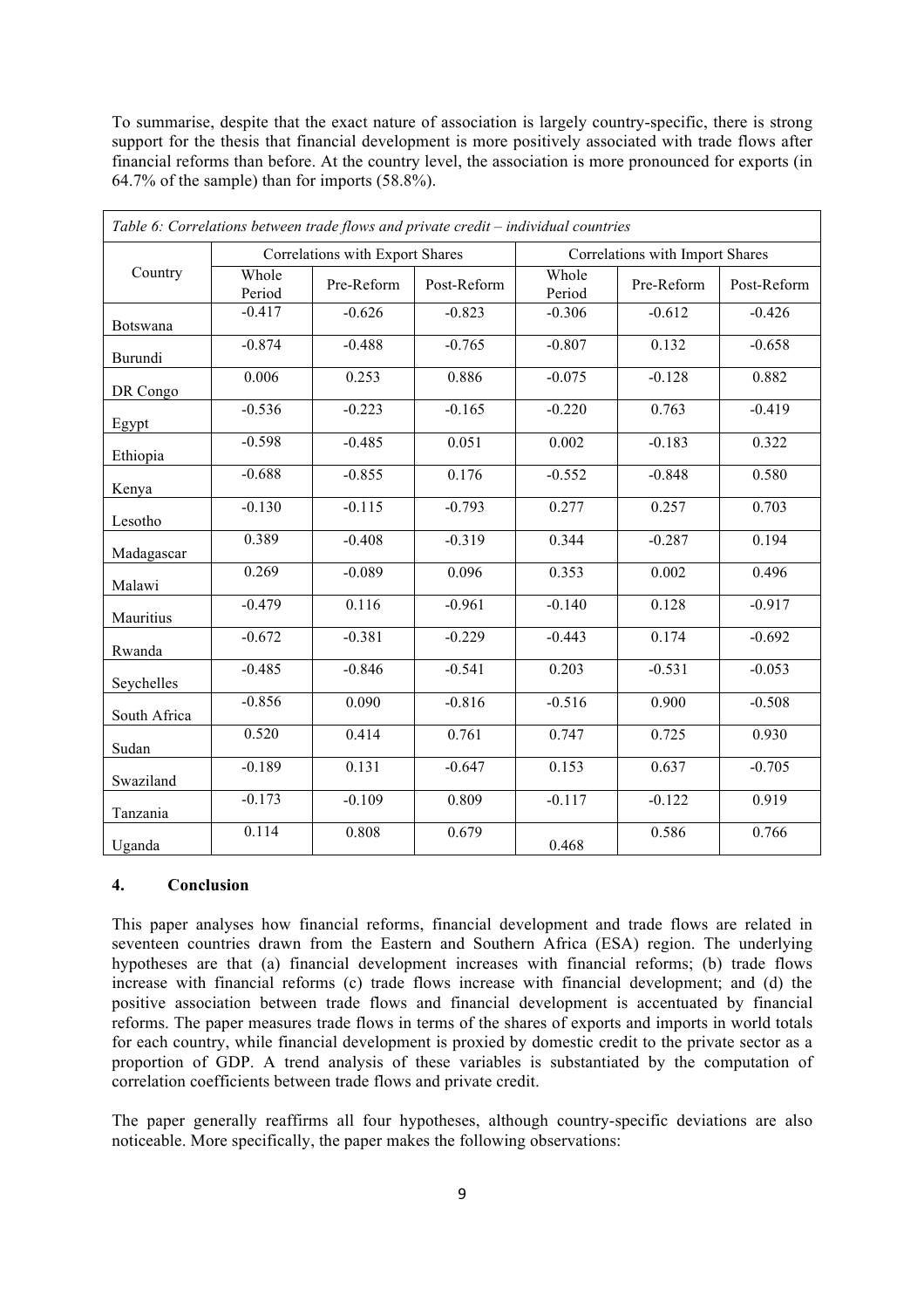- a) Financial reforms are associated with greater financial development in the region. Private credit increases much faster after reforms than before in 76.4 percent of the countries studied.
- b) Financial reforms are associated with a reversal or improvement in steadily declining export and import shares in 69.5 percent and 42.2 percent of the countries, respectively.
- c) The implication of (a) and (b) is that financial development achieved through financial reforms – is associated with an increase in exports in most of the countries included in the study, while its association with imports is weaker. The result favours efforts to improve trade balances.
- d) In 64.7 percent of the countries, the positive association between exports and financial development is stronger after reforms than before reforms. The same occurs in terms of the positive association between imports and financial development in 58.8 percent of the countries.

The overall outcome is that financial reforms can be supported as catalysts for financial development which leads to increases in the flows of merchandise trade among ESA countries. It is clear, however, that the exact nature of the associations (as well as the implications on trade balances) tend to vary across countries. Hence, results based on country aggregates can be misleading. The analysis also cautions against drawing conclusions based on differences in mean values: although mean values of country share of world exports and imports are higher prior to reforms than after reforms, the reforms themselves reverse declining trends in these shares in most countries. The post-reform mean values are set to be higher than pre-reform values over time, and not too far into the future for most of the countries.

The time trends and correlations examined in this analysis present necessary but not sufficient material for the purpose of drawing causal conclusions in the interrelationships involving financial reforms, financial development and trade flows. Our subsequent research extends the foregoing analysis by regression models to address this concern.

## **References**

Ahn, J., M. Amiti, and D. Weinstein, 2011. Trade Finance and the Great Trade Collapse, American Economic Review: Papers & Proceedings, 101:3, 298–302.

Beck, T., 2002. Financial development and international trade: Is there a link? Journal of International Economics 57, 107–131.

Berthou, A., 2007. Credit Constraints and Zero Trade Flows: the Role of Financial Development, Mimeo, University of Paris.

Chang, Y., M. Hung, and C. Lu, 2005. Trade, R&D Spending and Financial Development, Applied Financial Economics 15 (11): 809–819.

Chen, X., A. Munasib, and D. Roy, 2012. Financial Reforms and International Trade, IFPRI Discussion Paper 01182, International Food Policy Research Institute.

Francois, J., and L. Schuknecht, 1999. Trade in Financial Services: Procompetitive Effects and Growth Performance.

Hanif, M., F. Husain and S. Jafri, 2008. Financial Sector Reforms and International Trade Competitiveness: A Case Study of Pakistan, State Bank of Pakistan, Karachi, Pakistan.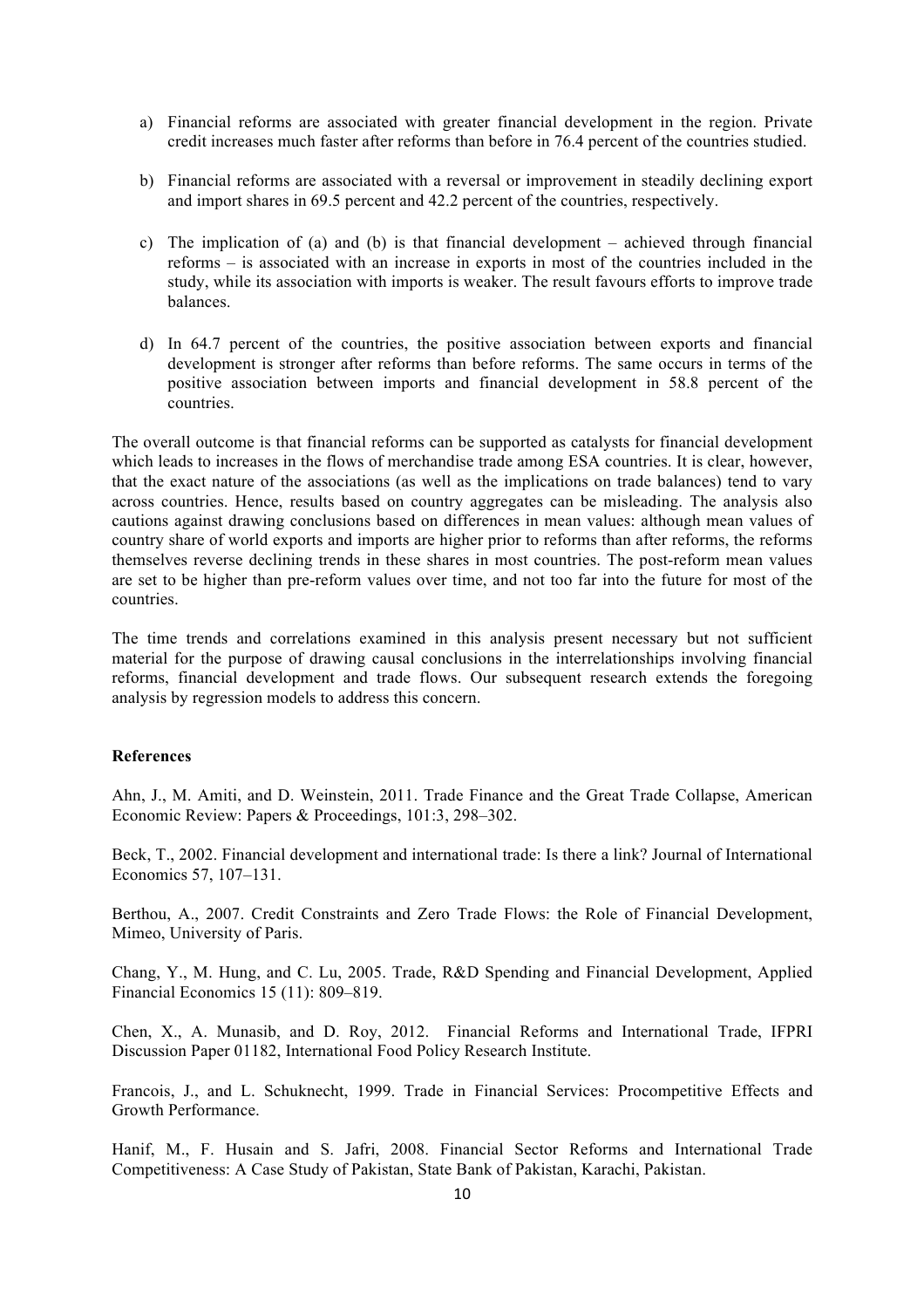Helpman, E., M. Melitz, and Y. Rubinstein, 2008. Estimating Trade Flows: Trading Partners and Trading Volumes, Quarterly Journal of Economics 123 (2): 441–487.

Hur, J., M. Raj, and Y. Riyanto, 2006. Finance and Trade: A Cross-country Empirical Analysis on the Impact of Financial Development and Asset Tangibility on International Trade, World Development 34 (10): 1728–1741.

Jansen, M and Y. Vennis, 2006, Liberalising Financial Services Trade in Africa: Going Regional and Multilateral, WTO Staff Working Paper ERSD-2006-03.

McKinnon R., 1973. *Money and Capital in Economic Development*. The Brookings Institution, Washington, D.C.

Manova, K, 2008b. Credit Constraints, Heterogeneous Firms, and International Trade, NBER Working Papers 14531. Cambridge, MA, US: National Bureau of Economic Research.

Melitz, M., 2003. The Impact of Trade on Intra-industry Reallocations and Aggregate Industry Productivity, Econometrica 71 (6): 1695–1725.

Shaw, E.S., 1973. *Financial Deepening in Economic Development*. New York: Oxford University Press.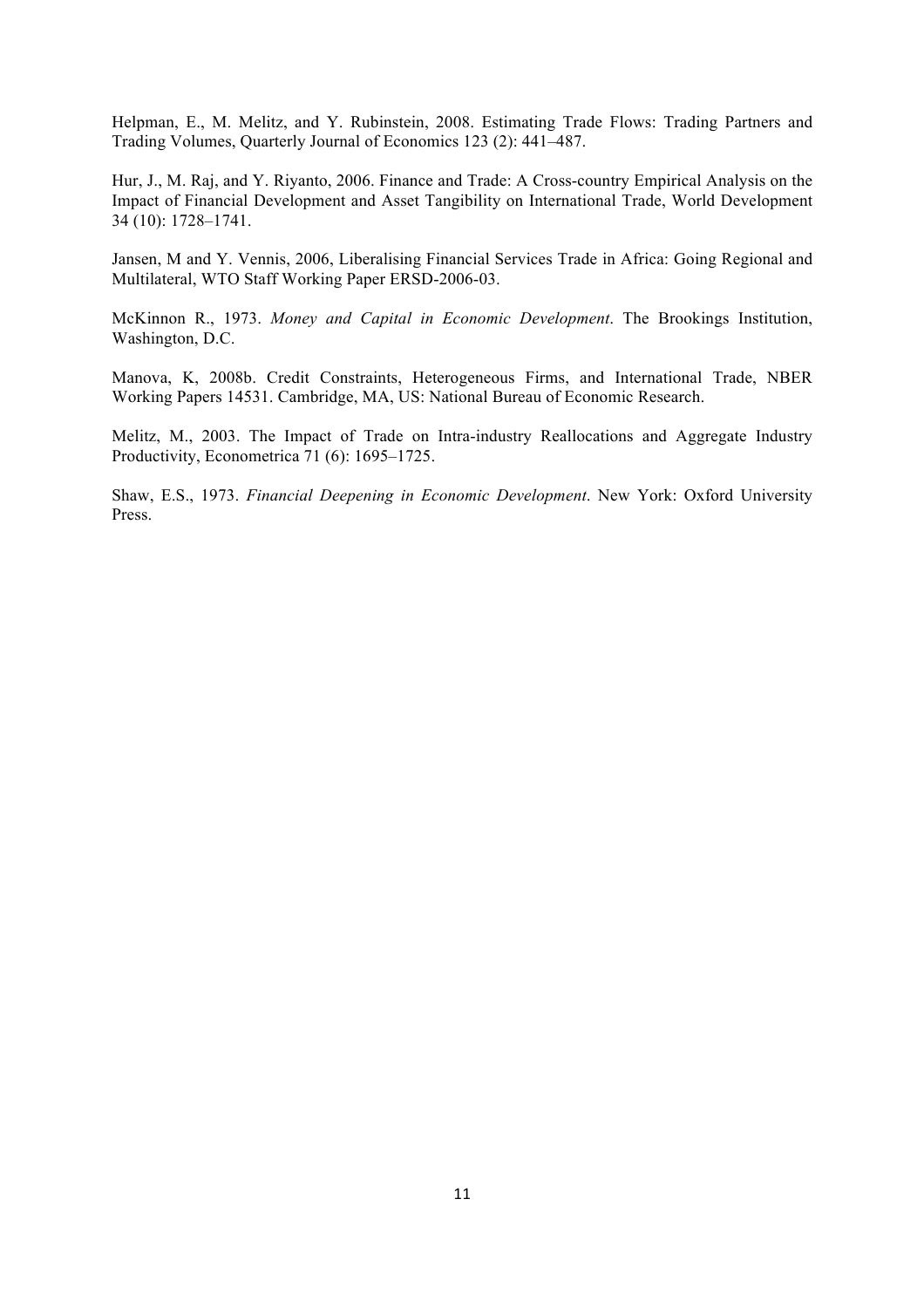#### **Appendix 1: Plots of Exports, Imports and Private Credit**

Note: Export and Import are exports and imports as percentages of world totals; private credit is domestic credit to the private sector as percentage of GDP. The commencement of financial reforms is identified by the vertical line cutting through the plots.

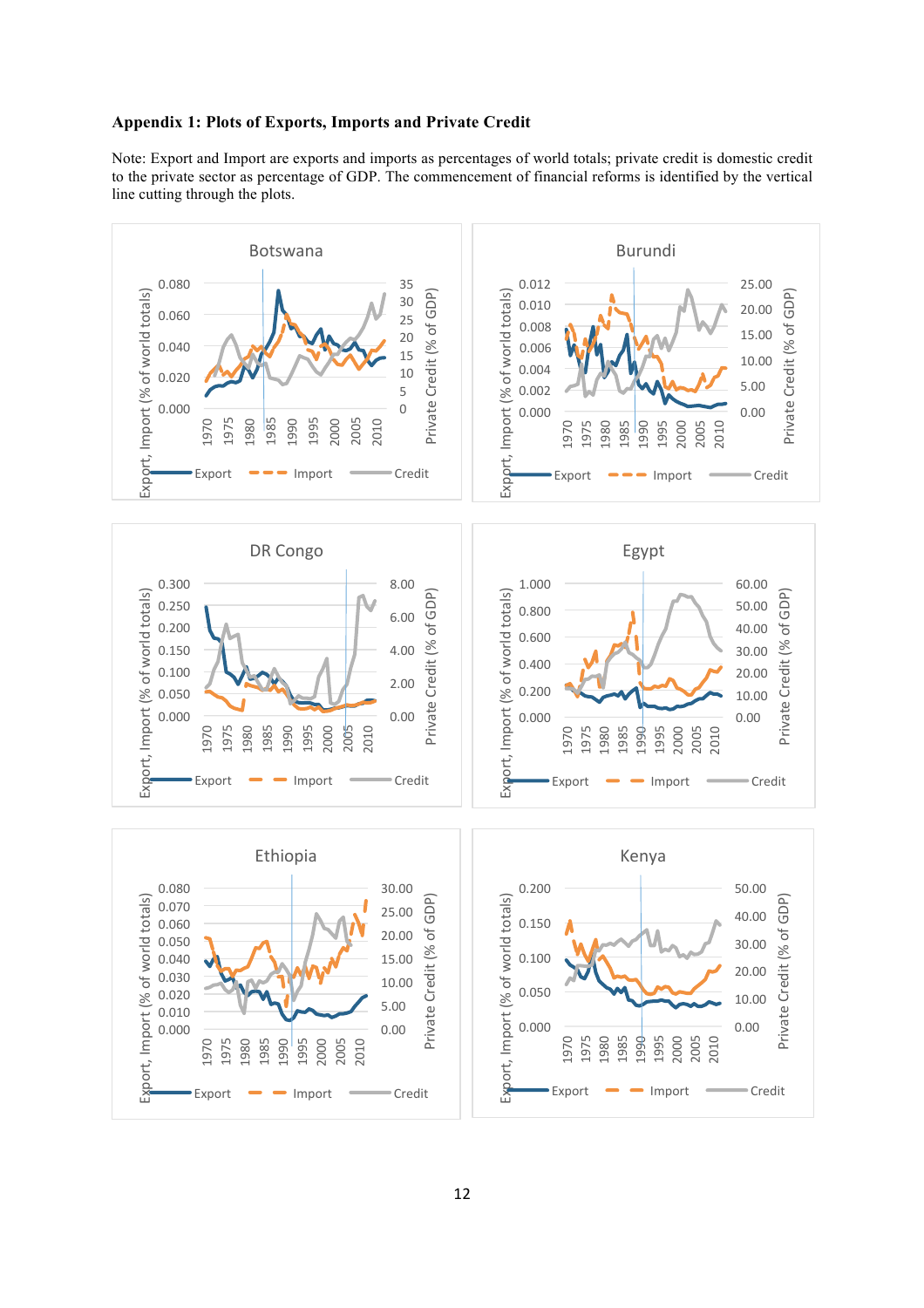